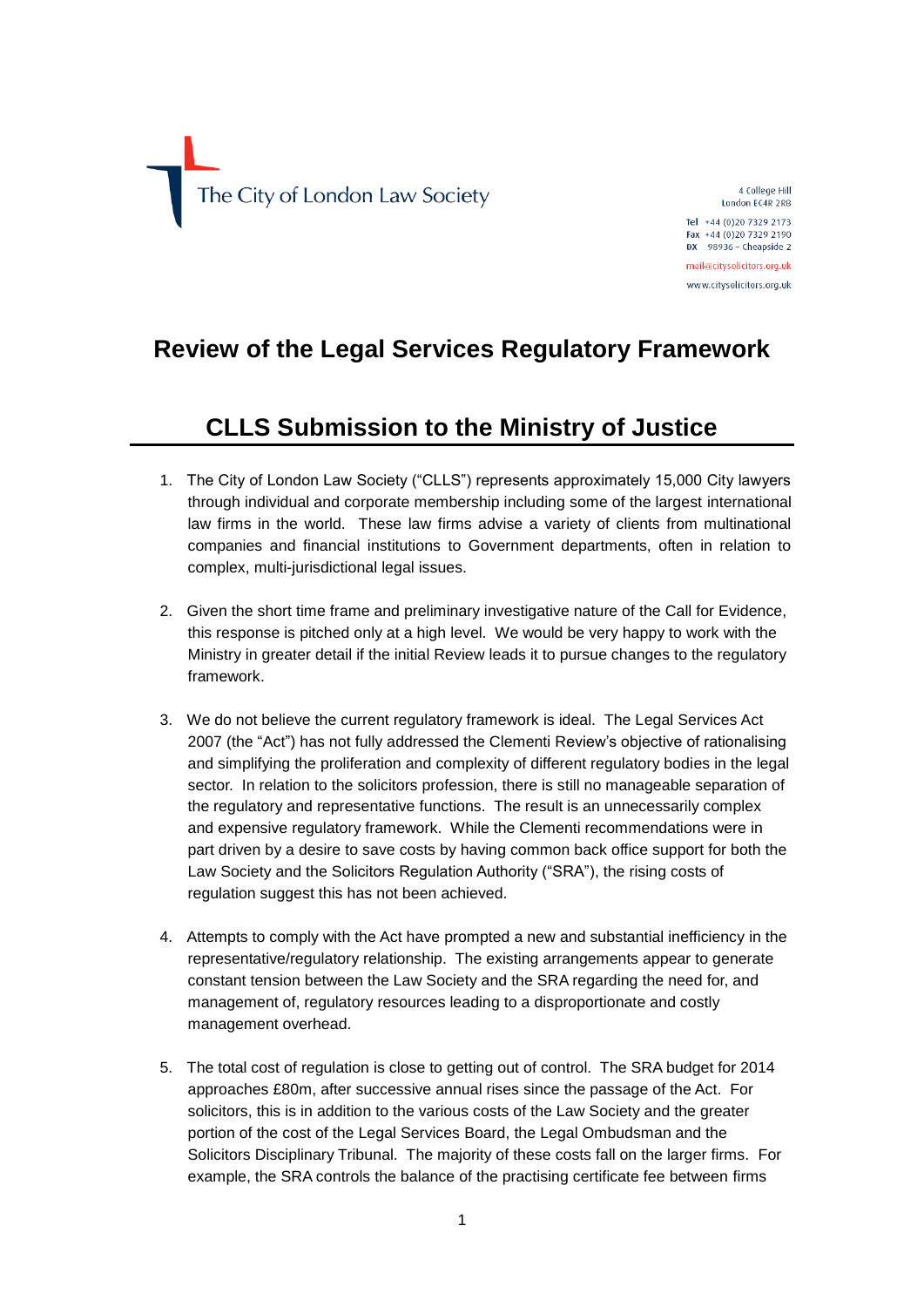and individuals, and thereby determines the extent of any cross-subsidy that the large firms pay to support high street practitioners. The cross subsidy itself may be acceptable to larger firms as being in the general interest of the profession, but its existence and extent should be decided in consultation with the profession at a representative level rather than as a matter of regulation. While the post-Act relationship between the Law Society and the SRA is unsatisfactory, given the powers conferred on the Approved Regulators by the Act, it is difficult to see how these problems can be solved, or even ameliorated, in the short term.

- 6. We do not believe the current structure of the SRA enables it to regulate all sectors of the solicitors profession in a manner most fit for purpose. The fact is that the profession comprises professional organisations which have very little in common, from sole practitioners, to small high street firms, to larger regional networks, to ABS's, to firms concentrating on the corporate sector, to large international firms. In addition, it also includes in-house lawyers and government and local authority lawyers. The regulatory needs of these different sectors and their corresponding clients are very different and the SRA's attempts or ability to apply different approaches is too limited. In March 2009, Nick Smedley issued his "Review of the Regulation of Corporate Legal Work" which made far-reaching recommendations in relation to the regulation of that sector. Smedley's recommendations have either not been adopted or diluted and we feel that an opportunity for improvement in the regulation of the larger law firms may have been missed.
- 7. We have alluded to our view that the SRA fails to adjust the regulation it provides to the requirements of different market sectors. Nor is it clear that the SRA is agile enough to manage the implications of a significant rise in the number of ABS's, and the corresponding fall in the number of high street practices.
- 8. Further, we are of the view that regulation (not just representation) should facilitate the success of well run legal businesses. We believe appropriate regulation of the larger corporate/international firms is critical to maintain trust and to achieve the regulatory objective of encouraging an independent, strong, diverse and effective legal profession. But "good regulation" has to accommodate the wishes and needs of clients both here and abroad, and take into account that each overseas jurisdiction – currently – has a different set of regulations and rules that recognise (or not) professional qualifications from other countries. It is important that regulation is not an impediment to English firms operating overseas or a burden that sets solicitors at a competitive disadvantage in the international arena. Indeed, it might even be hoped that, under a new regime, the regulator would have as part of its role the creation and operation of a framework of regulation that is designed to remove all unnecessary barriers to the growth or success of firms.
- 9. The larger corporate/international firms the majority of which the CLLS represents generally recognise that their reputations are crucial to their continuing success and have, of their own volition, established risk management and quality assurance processes which, in many cases, are very sophisticated. It is in the interests of them all that none of them does anything which damages the reputation of  $-$  in particular  $-$  the City as a leading centre for legal services globally. For them, as well as for the UK economy as a whole, there is, therefore, value in their regulator recognising that it has a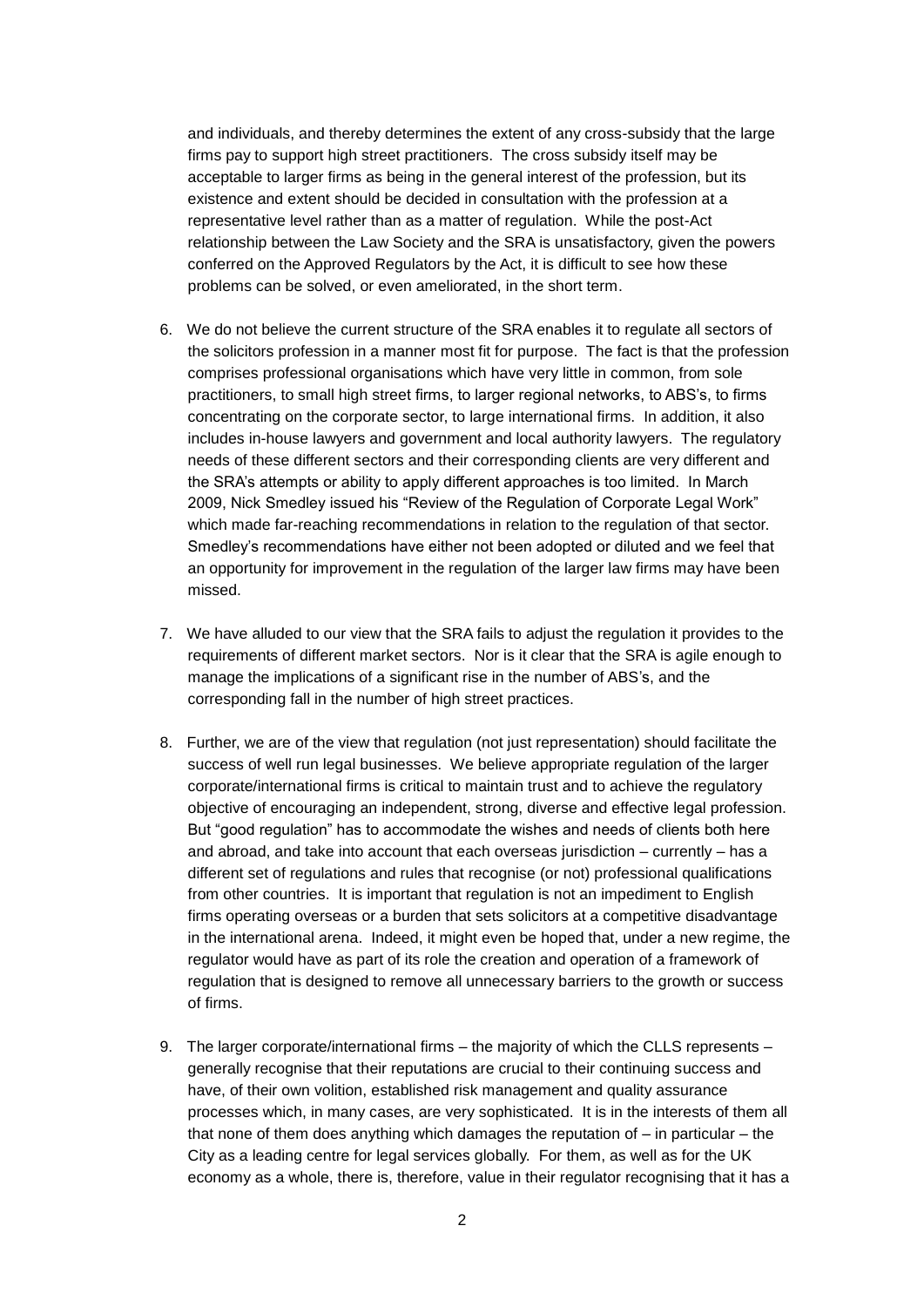role to play in promoting well run firms. Arguably, the Act could be more specific in requiring, or at least encouraging, regulatory support for the contribution made by the large firms to the UK economy.

- 10. With this in mind, we can outline the challenges for an appropriate new regulatory framework.
- 11. The language of the Act is ill-suited to the coherent alignment of the functions of the Legal Services Board ("LSB"), and both the representative and regulatory arms of each of the Approved Regulators. The statutory expectation that the functional independence of each regulatory arm can be adequately supported by the performance of its corresponding representative arm, and assured by the engagement of the LSB, has not wholly materialised. The systemic checks and balances seem to have become the weapons in what seems like a constant tussle about the transfer of resources from one arm to the other.
- 12. The primary task at the apex of any future regulatory pyramid will be to manage the new fault lines that will inevitably accompany any revision to the statutory functions of all those involved in the regulatory processes. This will provide the high level umbrella for the day-to-day regulators to get on with the practical tasks of regulating the various legal sectors. For solicitors, one model is to have say four or five semi autonomous divisions focusing on and providing appropriate types of regulation tailored to each different sector. The divisions would be semi autonomous in the sense that each division would be responsible for developing expertise in its own sector. Subject to arms length oversight and some cross-cutting standards, e.g. risk analysis techniques, each division would align its efforts to its sector's perceived risks and opportunities. For the City division, the quality of regulatory expertise could be a material factor in influencing the national and international market place. This model would need careful thought – we would not wish to unnecessarily increase the costs of regulation. Ultimately, a number of avenues might need to be explored, with the overall objective of increased regulatory efficiency leading to lower regulatory costs.
- 13. While we have no direct interest in other (non solicitor) sectors of the legal services market, we would have thought that similar divisions could also cover the bar, legal executives and others who currently have their own regulatory structures. Behind these divisions, there would be some opportunity to share best support practice, e.g. the balance between central and devolved administration and IT, accreditation issues, and practising certificates renewal processes.
- 14. We have no concluded view on a future structure for the LSB and the Approved Regulators. However, if the LSB continues to play an oversight role, we think it should rebalance its focus, giving equal weight to each of the eight regulatory objectives – supporting the rule of law, improving access to justice etc. – and be far more responsive to the concerns/interests of the regulated communities.
- 15. In conclusion, the current regulatory framework is dysfunctional and at some point will need to be overhauled once again. We are doubtful that the fundamental structural problems can be solved under the present Act. Given the extent of the task involved in